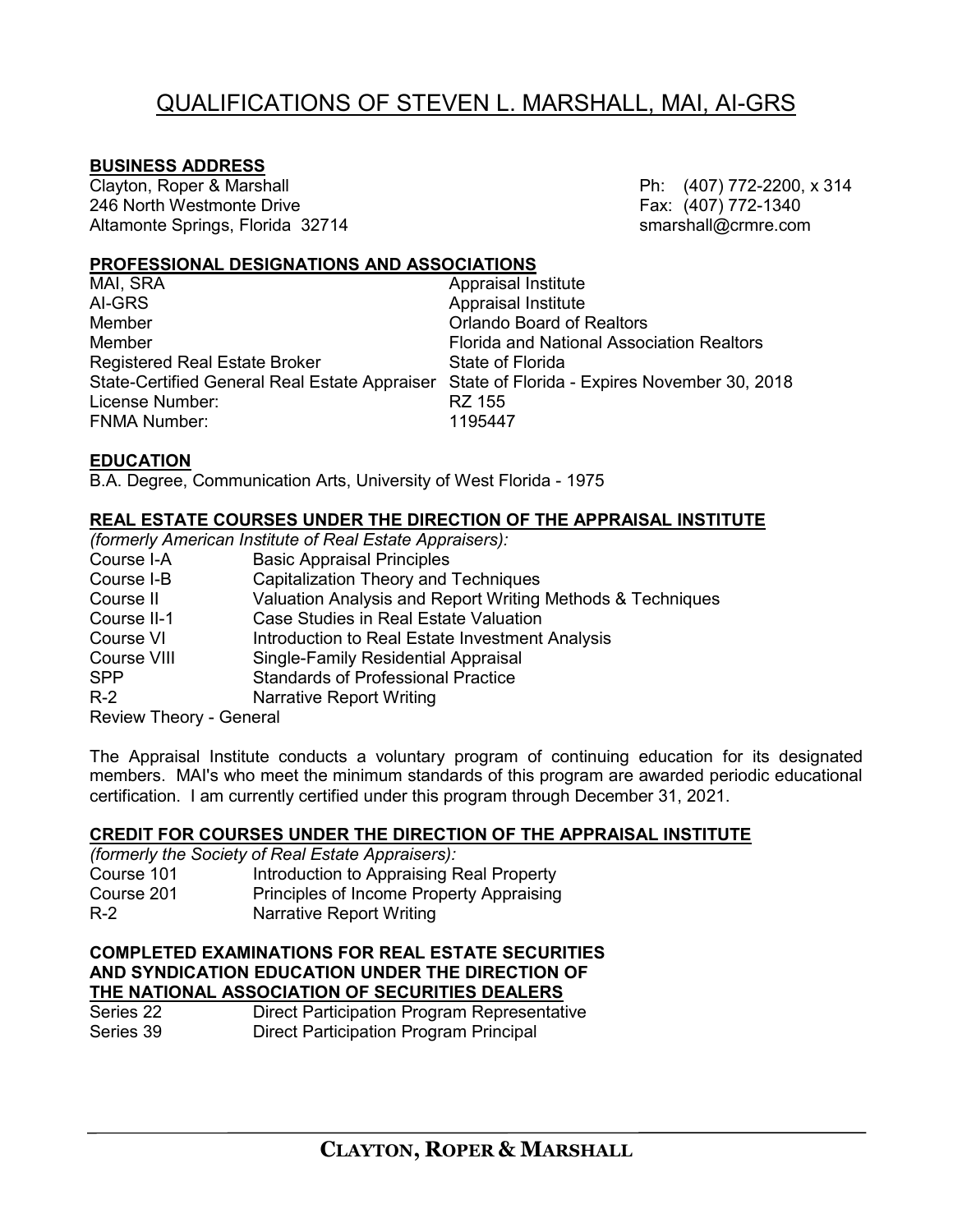#### **CREDIT FOR THE FOLLOWING SEMINARS SPONSORED BY THE APPRAISAL INSTITUTE\* AND OTHER ENTITIES**

*(\*formerly the American Institute of Real Estate Appraisers and the Society of Real Estate Appraisers):* IRS Valuation - Webinar Appraisal Regulations of the Federal Banking Agencies (Title XI FIRREA) Federal Home Loan Bank Board - Memorandum R-41b Federal Home Loan Bank Board - Memorandum R-41c Valuation and Evaluation of Proposed Projects Creative Financing/Cash Equivalency Investment Feasibility Market & Marketability Analysis Cash Flow & Risk Analysis Narrative Report Writing Seminar Standards of Professional Practice Environmental Concerns - Hazardous Waste Appraiser State Certification Program Investment Criteria of Purchasers of Major Commercial Properties Hotel Valuation Appraising in a Changing Economy Using Lotus 1-2-3 in the Appraisal Office Electronic Spreadsheet in the Appraisal Office Real Estate Appraisal Course Instructor's Clinic Appraising Interim Use Properties Easement Valuation Understanding Limited Appraisals and Reporting Options - General Single-Family Construction HP-12C Calculator From the Appraiser to the Underwriter Professional Standards USPAP Update Core Law for Appraisers Analyzing Operating Expenses Land Management Dept. 1995, 1996 and 1997 Annual Seminar (S. Fla. Water Mgmt. District) Argus Financial Software Use Seminar The Internet and the Appraiser Understanding and Using DCF Software Appraising Rural Properties in southeast Florida Professional Standards USPAP Update Core Law for Appraisers Valuation and the Evolution of the Real Estate Capital Market Condemnation Appraising: Basic Principles and Applications Condemnation Appraising: Advanced Principles and Applications SFWMD Current Appraisal Issues in Florida The IRS and FLPs: Where Are We Now Determination of Value - What is Fair? A Public Interest Value Program Recent Developments in Federal Tax Valuation The Real Estate Capital Markets: Case Studies in Valuation Section 8/HUD: Rent Comparability Studies Government & Public Relations Chapter Forum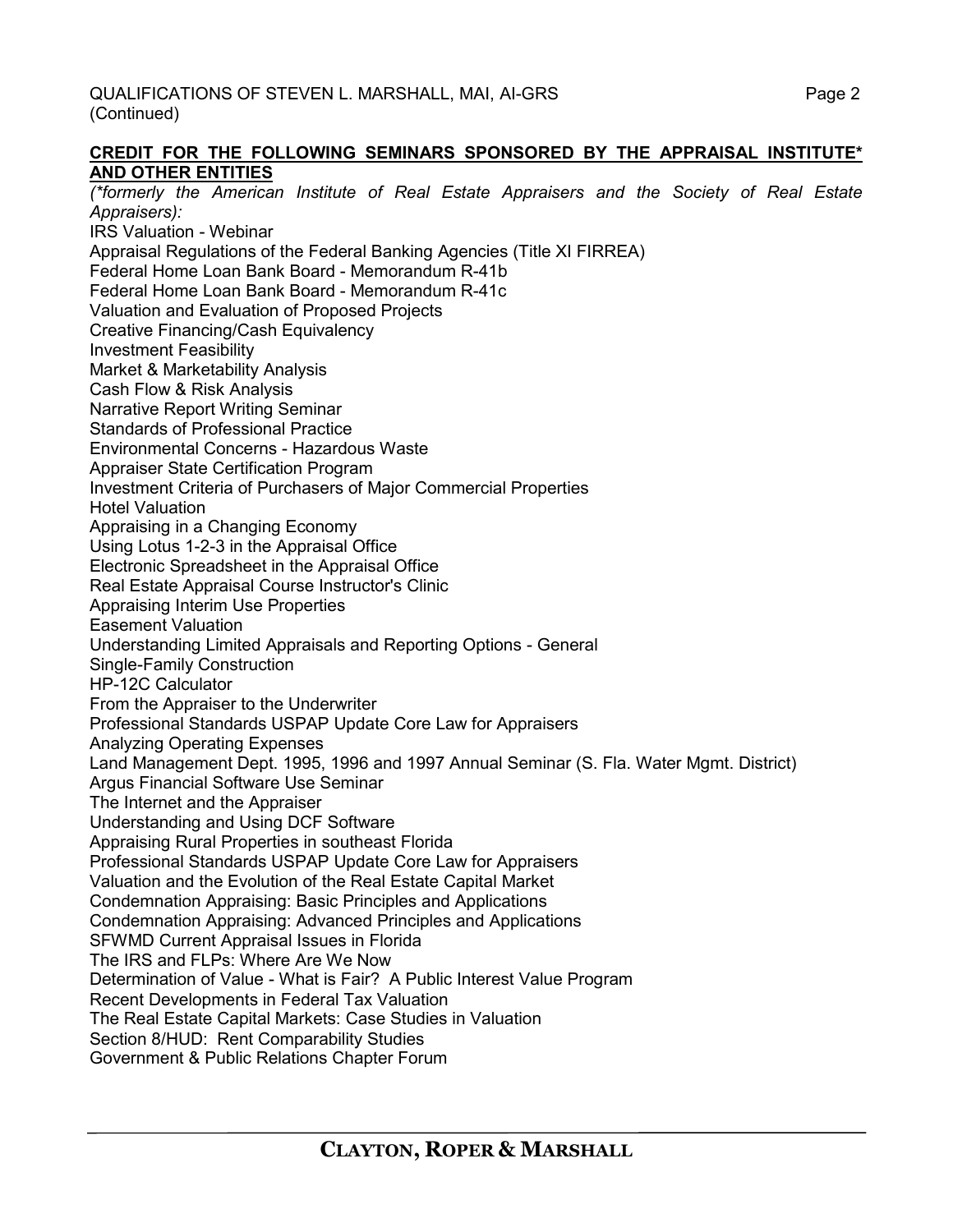QUALIFICATIONS OF STEVEN L. MARSHALL, MAI, AI-GRS Page 3 (Continued)

Appraising the Appraisal: Appraisal Review– General Florida Core Law Update Subdivision Analysis Uniform Standards for Federal Land Acquisitions "The Yellow Book, Tallahassee, Florida 7-Hour National USPAP Update Course Rail Corridor Acquisition Seminar Appraising from Blueprints and Specifications The Road Less Traveled: Special Purpose Properties Business Practices and Ethics 2006 Scope of Work and the New USPAP Requirements Evaluation Commercial Construction A Professional's Guide to Conservation Easements Case Studies in Commercial Highest and Best Use Sovereignty Submerged Land Easements Appraisal Curriculum Overview (2 Day General) Uniform Standards of Professional Appraisal Practice Fundamentals of Separating Real Property, Personal Property and Intangible Business Assets Appraising the Appraisal: Appraisal Review-General HUD Multi-Family Accelerated Processing (MAP) - 3rd Party Technical Training Seminar Review Theory – General Litigation Assignments for Residential Appraisers: Doing Expert Work on Atypical Cases Central Florida Real Estate Forum Critical Thinking in Appraisals Understanding the New Interagency Appraisal and Evaluation Guidelines – Webinar Loss Prevention Supervisor / Trainee Roles and Rules Property Tax Assessment Introducing Valuation for Financial Reporting Evaluating Commercial Construction

## **EXPERT WITNESS EXPERIENCE**

U.S. Federal Bankruptcy Court Circuit Courts of Brevard, Orange, Osceola, Pasco, Santa Rosa, Seminole and Volusia Counties.

## **PROFESSIONAL ACTIVITIES**

2015 – Present – Chairman, Host/Moderator Central Florida Real Estate Forum 2016 – National Volunteer of Distinction, Appraisal Institute 2006 – 2007 National Board of Directors, Appraisal Institute 2007 Chairman, Region X (Florida/Puerto Rico) Appraisal Institute 2006 Vice Chairman, Region X (Florida / Puerto Rico) Appraisal Institute 2005 – 2006 State Chairman, Florida AQB Criteria Implementation Task Force 2003 State Chairman – Florida Statute 475 Part II Rewrite Committee 2000 to 2006: Chairman, State Governmental Affairs, Region X, Appraisal Institute 2006 Legislative Volunteer Commendation – Department of Business and Professional Regulation 2005 Director Region X, Appraisal Institute 2003 Outstanding Service Award, Appraisal Institute 1995: Public Relations Committee Chairman, Region X, Appraisal Institute 1995: Member, National General Appraiser Board Examination Subcommittee 1990 - 1992: Member, National Public Relations Committee, Appraisal Institute 1991, 1992, 1999 to 2004: Region 10 Representative for East Florida Chapter, Appraisal Institute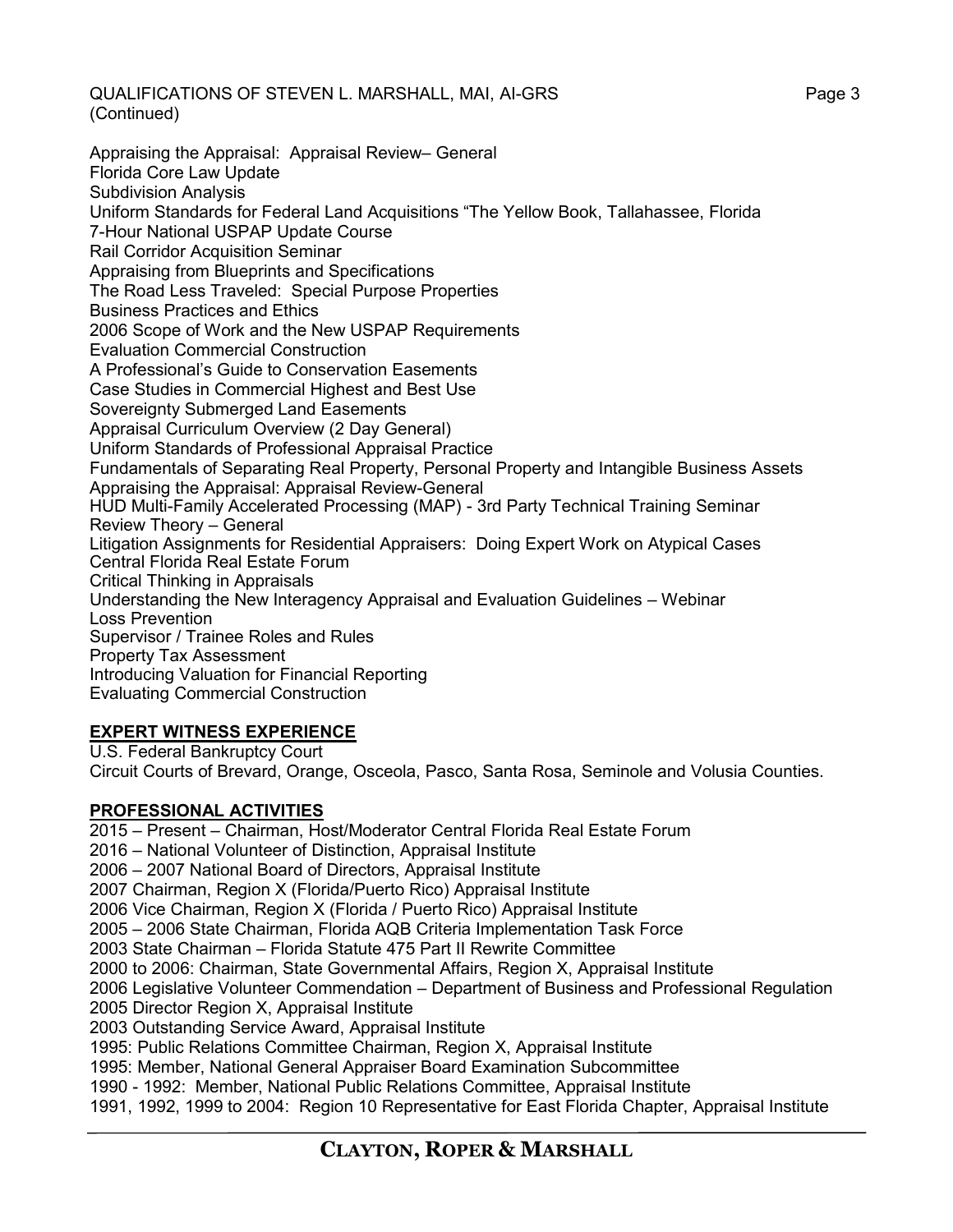QUALIFICATIONS OF STEVEN L. MARSHALL, MAI, AI-GRS Page 4 (Continued)

1989 National Chairman - Young Advisory Council - Society of Real Estate Appraisers Member - 1990 National Conference Committee, Society of Real Estate Appraisers President, 1990 - Florida Chapter 100, Appraisal Institute Member, Board of Directors, 1999-2001, East Florida Chapter, Appraisal Institute Member - Board of Directors - 1986-1992 - Central Florida Chapter, Appraisal Institute Member - East Florida Chapter, Appraisal Institute (Served on Government Affairs & Admissions Committees) Alumni - Leadership Orlando Program - Orlando Chamber of Commerce Special Magistrate - Property Appraisal Adjustment Board - Orange, Brevard, Osceola, Santa Rosa, and Escambia Counties, Florida

#### **PARTIAL LIST OF PAST CLIENTS**

Attorneys' Title Insurance Fund, Inc. Akerman LLP American Momentum Bank **BankFirst** BB&T Chicago Title Citizens Bank of Florida City of Deland, Florida City of Pensacola, Florida Commerce National Bank de Beaubien Simmons, et al. a/k/a DSK Law Escambia County Exxon Company, USA Federal Department of Energy Federal Deposit Insurance Corporation First Southern Bank Florida Bank of Commerce Florida Community Partners Florida Department of Environmental Protection Florida Hospital Greater Orlando Chamber of Commerce General Electric Mortgage Insurance Cos. Greenspoon Marder Law Firm Hancock Bank Howard Johnson Company Iberia National Bank John Hancock Insurance KeyBank Key West Redevelopment Agency

Levy Law Firm Lee Vista Company Lincoln Property Company Lowndes, Drosdick, Doster, Kantor & Reed Marchena & Graham Law Firm Mobile Home Communities, Inc. Nara Bank National City Bank Orange County Orange County Public Schools Osceola County PNC Bank Pensacola Housing Authority Regions Bank Shutts & Bowen Seacoast National Bank Seminole County Shuffield Lowman **SunTrust** TD Bank Trammell Crow Company United Southern Bank Valley National Bank Wells Fargo Westinghouse Electric Company Winter Park National Bank Winderweedle, Haines, Ward & Woodman, P.A. Xentury City Development Company, LC Zions First National Bank ZOM Communities Inc.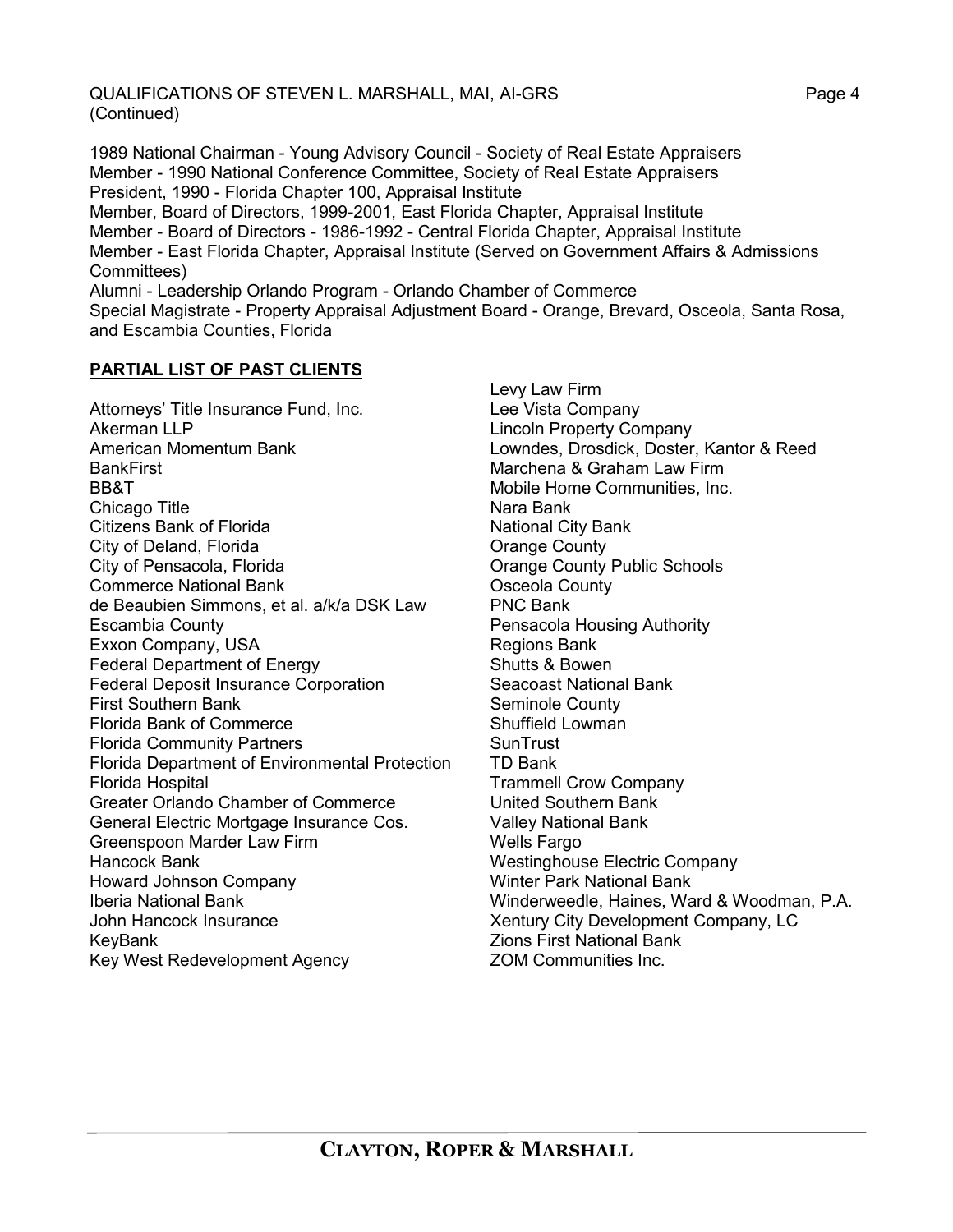#### **APPRAISAL EXPERIENCE**

I have completed a variety of appraisal and valuation assignments for commercial banks, insurance companies, other financial institutions and asset managers. I have extensive experience in subdivision development, industrial warehouses, apartments, shopping centers, office buildings, condominiums, hotels, mobile home parks, golf courses, retirement centers and undeveloped land. In addition to real estate valuation, past assignments include discounted cash flow analysis, leased fee and leasehold interest, highest and best use studies, market/feasibility studies, investment analysis and other forms of analysis involving investment grade properties.

I have served as a Special Magistrate or hearing officer reviewing property owner disputes regarding county valuations and exemptions in Orange, Brevard, Osceola, Santa Rosa, and Escambia Counties. I am familiar with Florida Statutes, case law, and Florida Department of Revenue rules and procedures regarding real property assessment and tax issues. I have made presentations regarding Value Adjustment Board Hearings to the Property Appraiser's Association of Florida (elected public appraiser) and the International Association of Assessing Officers (IAAO) and The Appraisal Institute.

Special consultation assignments include preparation of appraisal guidelines, procedures, and policy manuals for use by mortgage lenders. I have presented a "Use of Real Estate Appraisals" seminar held for several Florida based financial institutions. I have made presentations to the Florida Department of Revenue, the real estate section of the Orange County Bar Association, the Florida Academy of Trial Lawyers, Building Owners & Managers Association (BOMA), and the Jacksonville Chapter of the Florida Institute of Certified Public Accountants. I participated in a seminar and mock trial regarding valuation of contaminated properties with the American Bar Association - Section of Litigation at their national convention. I chaired a panel of appraisers representing a coalition of prominent national appraisal organizations and prepared a rewrite/update of Florida Statute 475, Part II. This statute is the Florida law pertaining to the real estate appraisal profession.